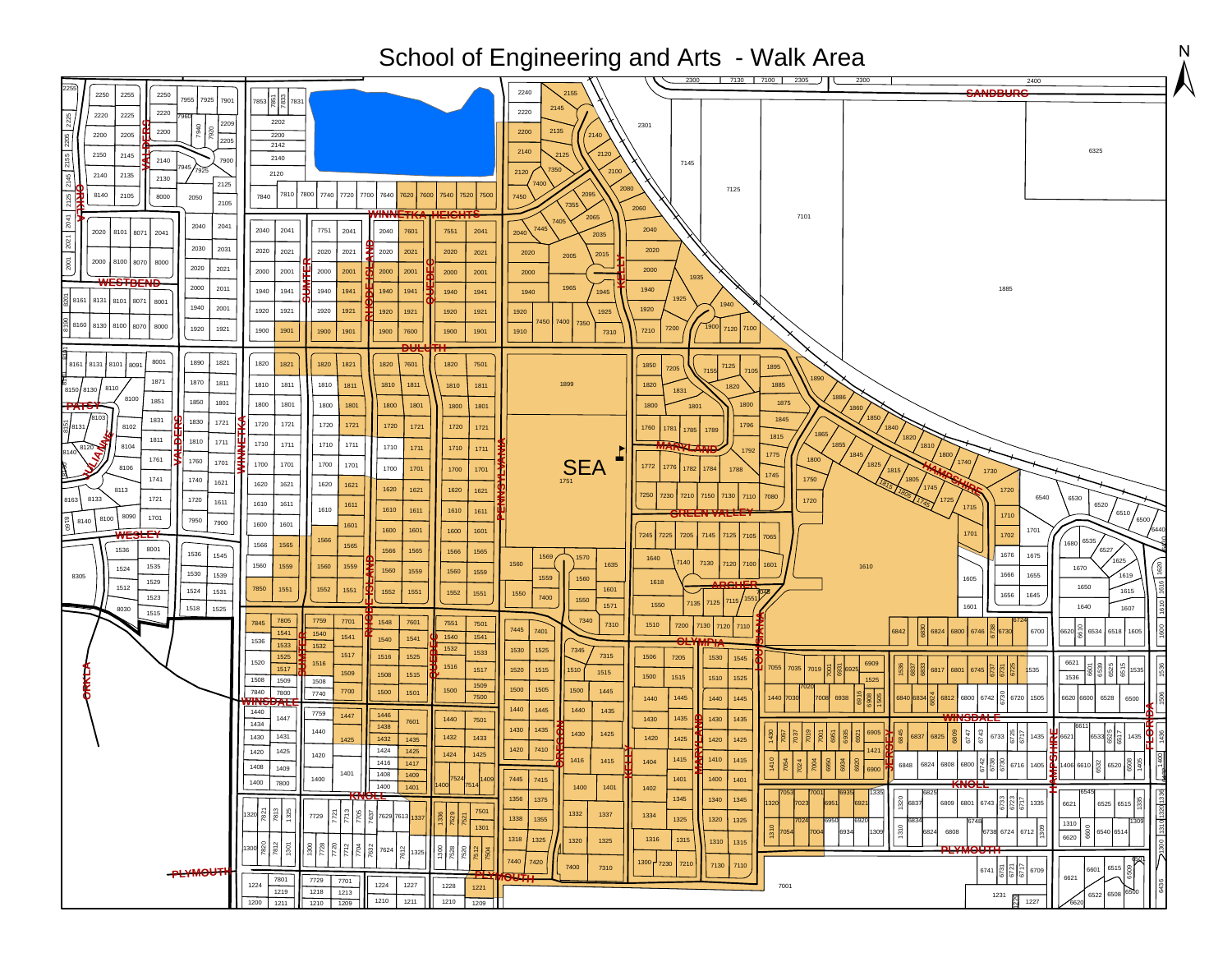### SCHOOL OF ENGINEERING AND ARTS WALK ZONE ADDRESSES

## City: Golden Valley Zip: 55427

|                        | Min     | Max     |
|------------------------|---------|---------|
| <b>Street Name</b>     | House # | House # |
| <b>ARCHER AVE N</b>    | 7045    | 7140    |
| <b>DULUTH ST</b>       | 7100    | 7601    |
| <b>GREEN VALLEY RD</b> | 7065    | 7250    |
| <b>HAMPSHIRE LA</b>    | 1701    | 1895    |
| <b>JERSEY AVE N</b>    | 1421    | 1536    |
| <b>KELLY DR</b>        | 1300    | 2155    |
| <b>KNOLL ST</b>        | 6900    | 7529    |
| <b>LOUISIANA AVE N</b> | 1310    | 1845    |
| <b>MARYLAND AVE N</b>  | 1310    | 1940    |
| <b>OLYMPIA ST</b>      | 6724    | 7850    |
| OREGON AVE N           | 1320    | 1570    |
| PENNSYLVANIA AVE N     | 1221    | 2200    |
| PLYMOUTH AVE N         | 7004    | 7512    |
| <b>QUEBEC AVE N</b>    | 1336    | 2021    |
| RHODE ISLAND AVE N     | 1425    | 1621    |
| RHODE ISLAND AVE N     | 1721    | 2001    |
| <b>SUMTER AVE N</b>    | 1516    | 1566    |
| <b>SUMTER AVE N</b>    | 1820    | 1901    |
| WINNFTKA HFIGHTS DR    | 7350    | 7620    |
| <b>WINSDALE ST</b>     | 6809    | 7700    |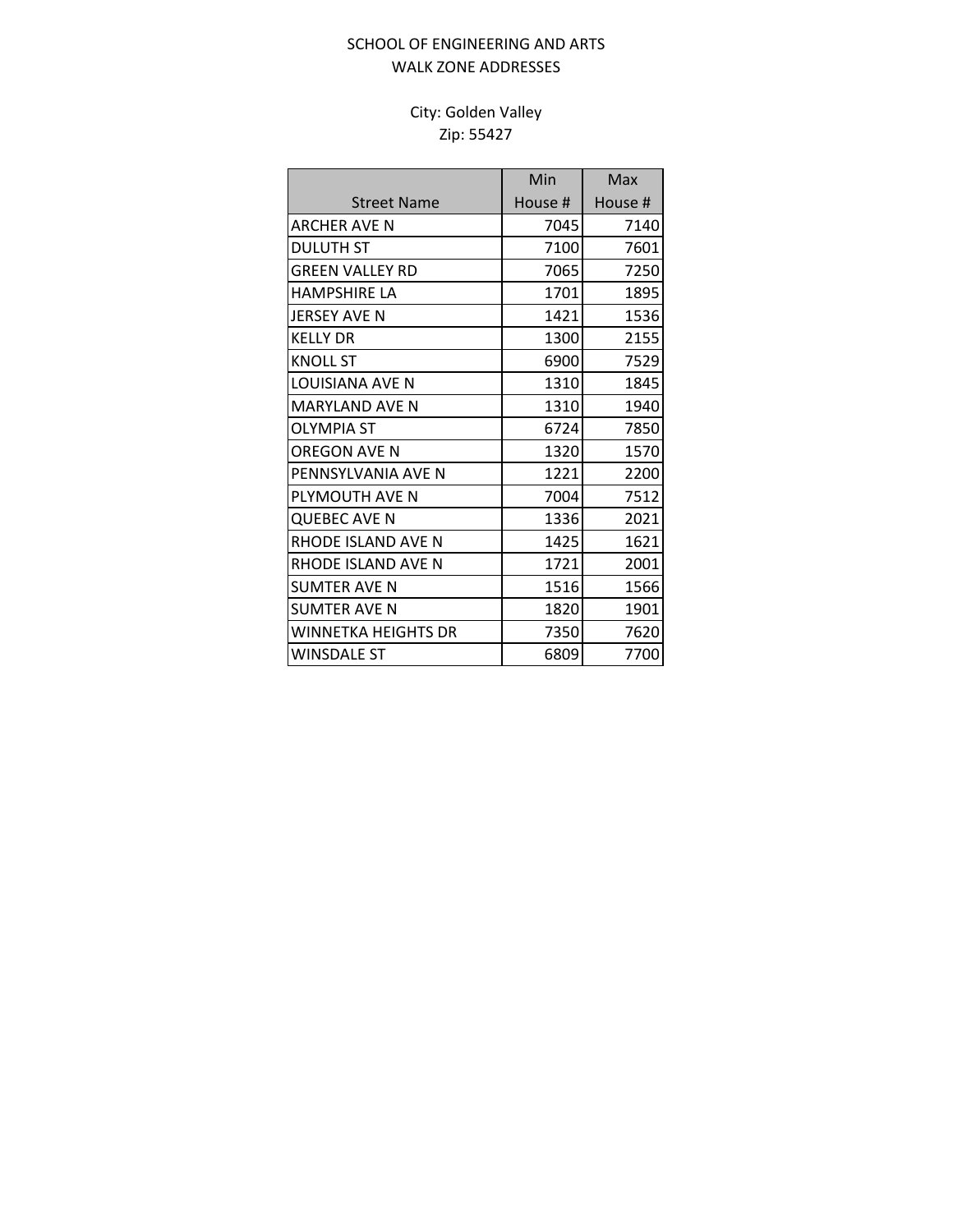# $\overline{\phantom{a}}$



January 18, 2012